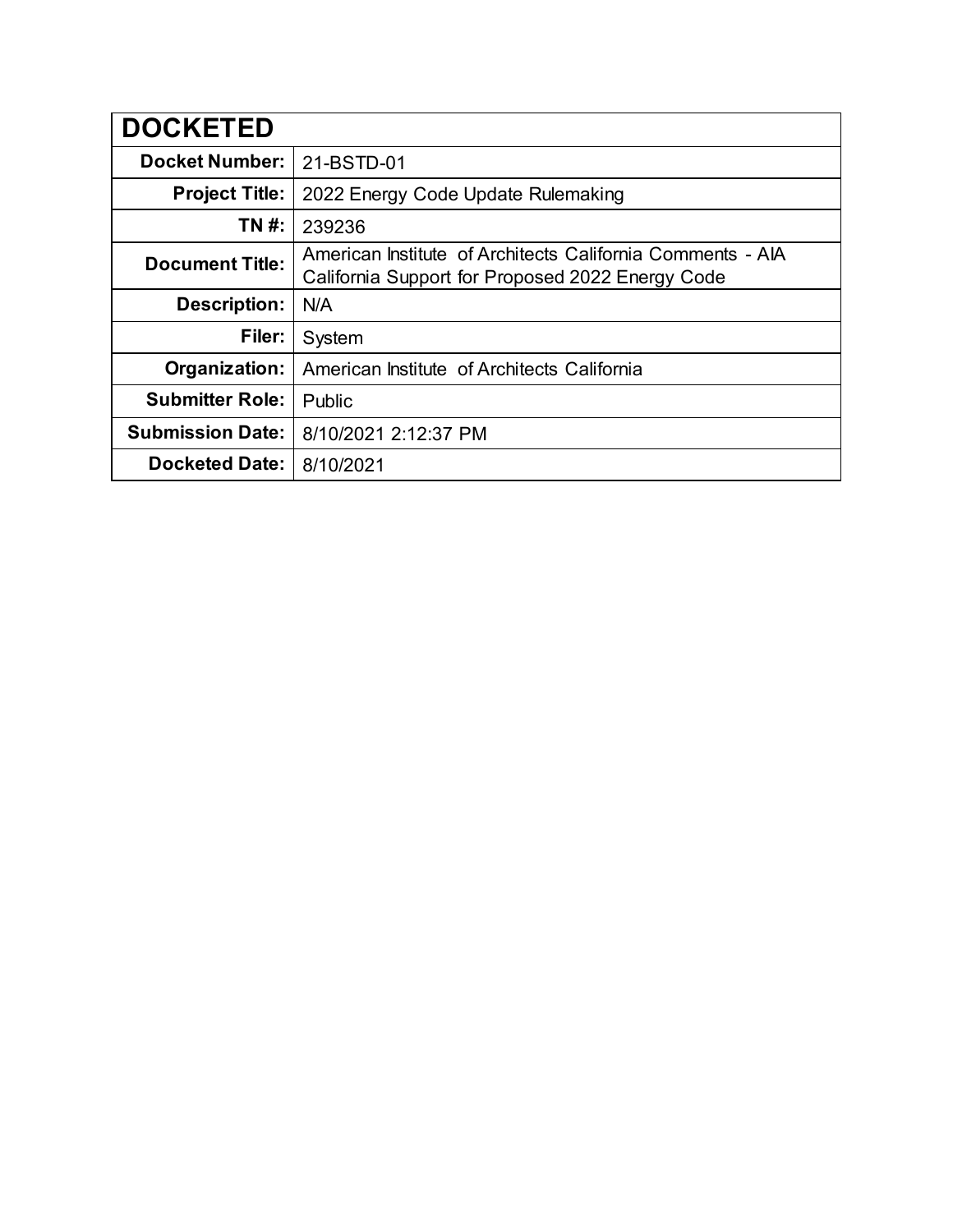Comment Received From: American Institute of Architects California Submitted On: 8/10/2021 Docket Number: 21-BSTD-01

## AIA California Support for Proposed 2022 Energy Code

Additional submitted attachment is included below.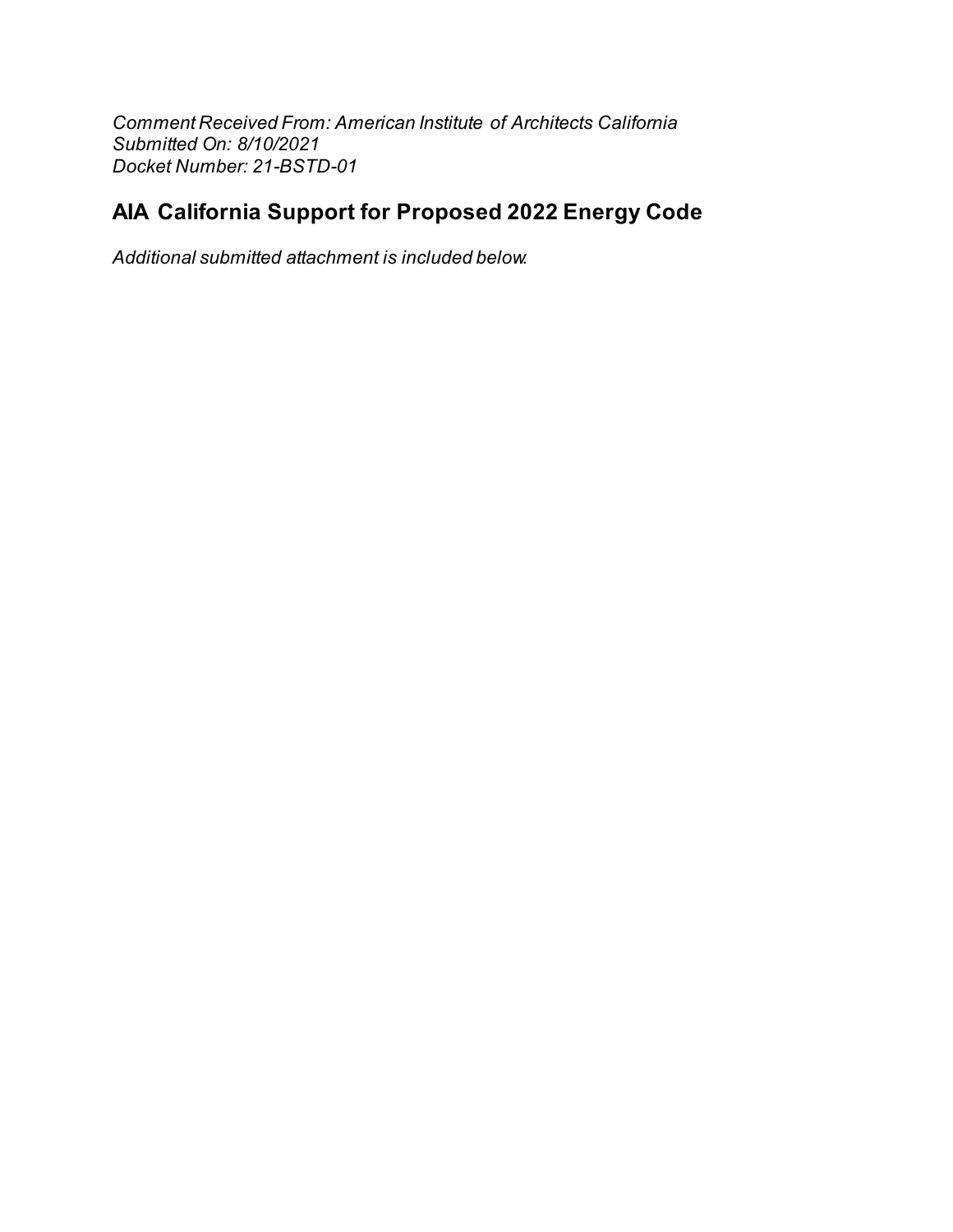

August 10, 2021

The California Energy Commission 1516 Ninth Street Sacramento, CA 95814

## **Regarding: Support for 2022 Energy Code (Docket 21-BTSD-01**

The American Institute of Architects California (AIA CA), an association of over 10,000 architects in California, supports the adoption of the proposed 2022 Energy Code.

We support the proposed 2022 Energy Code developed by the California Energy Commission which promote building decarbonization through electrification and improved efficiency. These Standards will lower costs, reduce unhealthy pollutants, and help California meet it's stated climate goals.

Notable are:

- A performance-based requirement for heat pump water heaters in the majority of climate zones in California. This is important because of the significant savings in energy use as well as Greenhouse Gas Emissions when switching from gas water heaters to heat pumps.
- Electric readiness for all buildings by requiring infrastructure for electrification when it is most cost effective, during initial construction.
- The requirement for greater ventilation requirements for gas cookstoves than electric ones, which will encourage use of electric induction stoves.

While this progress is positive, it is only one of the many steps needed in the face of the urgency established by the report of the Intergovernmental Panel on Climate Change released on August 6, 2021. In the face of this unfolding crisis, AIA CA has formally recognized a climate emergency [\(https://aiacalifornia.org/aia-california-declares-a-climate-emergency/\)](https://aiacalifornia.org/aia-california-declares-a-climate-emergency/) and committed to sustained and continuous actions that address both climate deterioration and California's pressing issues in housing, resiliency, conservation of resources, equity, and sustainability.

The American Institute of Architects

AIA California 1931 H Street Sacramento, CA 95811 T (916) 448-9082 F (916) 442-5346